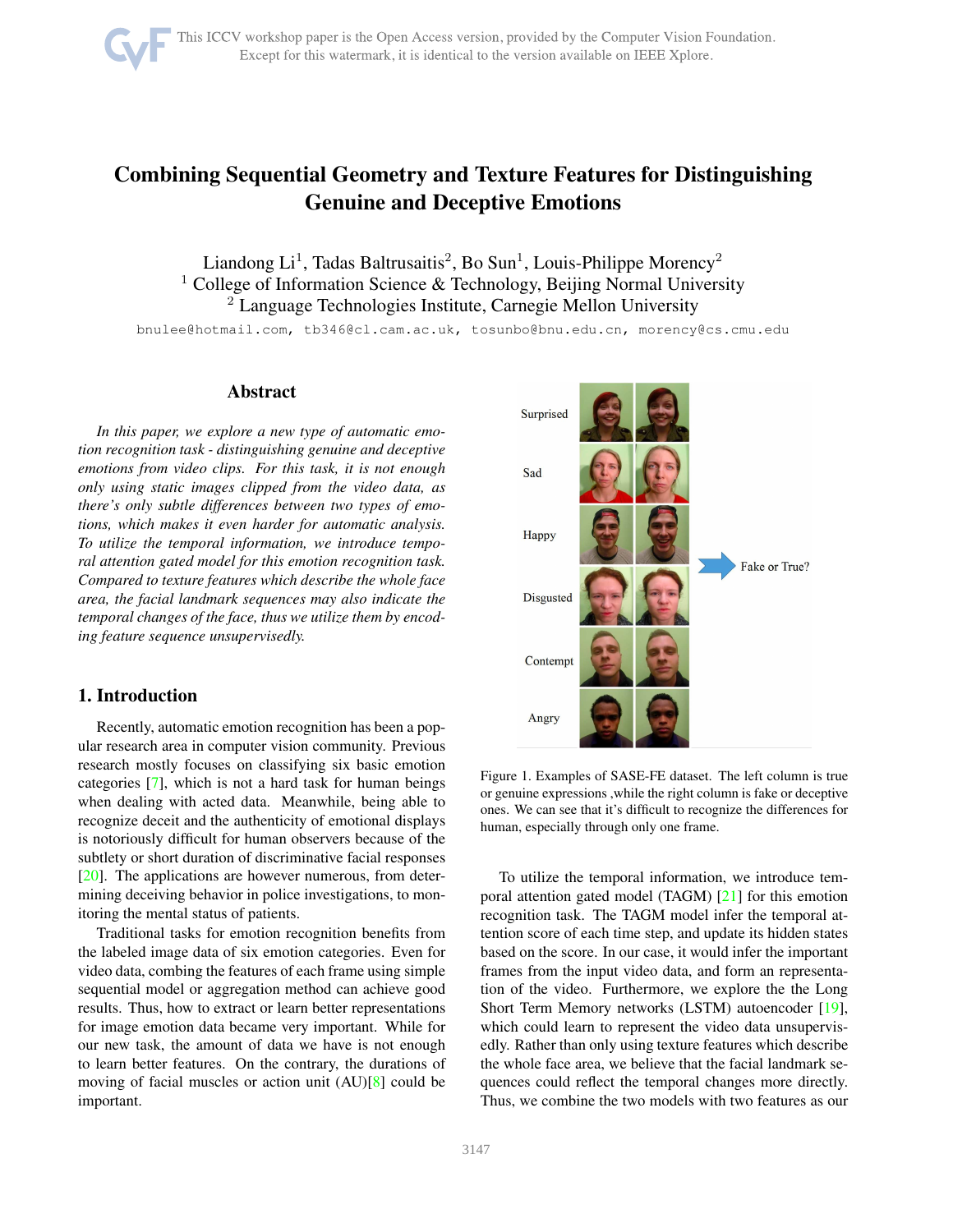<span id="page-1-1"></span>final method. The experiment is conducted on a newly published dataset, the SASE-FE database [\[20\]](#page-6-0). See Fig[.1](#page-0-0) for examples of video frames.

To present the above points, we organize the paper as follows: In Section 2 we review some related research. Then we describe the temporal models including the temporal attention gated model and the LSTM autoencoder in Section 3. The experiment settings are presented in Section 4, including baseline visual features and comparisons with other models. The final results and conclusions are given in Section 5 and 6.

# 2. Related Work

There are many works focusing on emotion recognition. Our work is motivated by the recent dynamic emotion recognition works and sequence models. We review them below.

Dynamic Emotion Recognition: Existing research mostly focused on classifying the six basic emotion categories[\[7\]](#page-5-0). Kahou et al. [\[15\]](#page-6-3) used convolutional neural network and deep belief network for dynamic emotion classification. Liu et al.[\[17\]](#page-6-4) used Grassmannian Manifold to get facial expression features, then they combined Riemannian Manifold and deep convolutional neural network (CNN) in [\[18\]](#page-6-5). Yao et al.[\[26\]](#page-6-6) combined the CNN model with facial action unit aware features. Fan et al. [\[10\]](#page-6-7) combines CNN-Recurrent Neural Networks (RNN) model and 3D CNN model and got the state-of-the-art result for facial expression recognition in videos. Most of the works focused on exploring visual features for emotion category classification, and directly using RNN or temporal aggregation methods to represent the temporal information. On the contrary, we explored using temporal attention model for new type of task: automatic recognition of deceptive facial expressions. Our model could learn to focus on more important frames, and at the same time learn the sequential relations of each time step.

Temporal Modeling: Some works have investigated sequential or temporal models for facial expression and action unit research. Baltrusaitis et al. [\[3\]](#page-5-2) developed continuous conditional random fields for facial action unit detection. Liu et al. [\[16\]](#page-6-8) developed spatio-temporal manifold learning for dynamic facial expression recognition. Recently, with the popular the representation learning methods, lots of emotion recognition researches [\[6,](#page-5-3) [10,](#page-6-7) [24\]](#page-6-9) utilize RNN and its variants. The RNN [\[22\]](#page-6-10) learn to construct a representation for each time step based on a current observation and the representation of previous time step. To address the gradient vanishing problem of plain-RNN when dealing with long sequences, the Long Short Term Memory networks (LSTM)[\[13\]](#page-6-11) and the Gated Recurrent Units  $(GRU)[5]$  $(GRU)[5]$  were proposed. They are equipped with a gating mechanism to balance the information flow from the previous time step and current time step dynamically. LSTM and GRU model contain more parameters to learn than RNN ones. Thus, they require more training data, which is not always available in emotion recognition settings. Inspired by the attention model, we explore the TAGM [\[21\]](#page-6-1) model for emotion recognition task, which employs a gate to filter out the noisy time steps and preserve the salient ones.

Also, we explore an LSTM autoencoder [\[19\]](#page-6-2) which is an unsupervised model and can utilize unlabeled data. The texture feature may face the problem of cross dataset issues, as it is more sensitive to the facial images. As to facial landmarks which are highly abstracted feature, it may be useful to learn more general representation using extra data. In this way, the LSTM autoencoder could be helpful.

# 3. Temporal Modeling

Instead of using the usual recurrent neural network model for emotion recognition, we explore the use of two temporal models: temporal attention gated model (TAGM) and autoencoder LSTM (eLSTM). The TAGM is a combination of temporal attention model and gated recurrent neural network, and has shown good results in spoken digit recognition, text-based sentiment analysis and visual event recognition [\[21\]](#page-6-1). The eLSTM can encode different length sequences features into a fixed length vector without supervision. Thus the eLSTM is good at utilizing unlabeled or weak-labeled data [\[19\]](#page-6-2).

## 3.1. Temporal Attention Gated Model



<span id="page-1-0"></span>Figure 2. The components of TAGM model. The upper part is the recurrent attention-gated unit and the lower part is the temporal attention module.

We utilize the Temporal Attention-Gated Model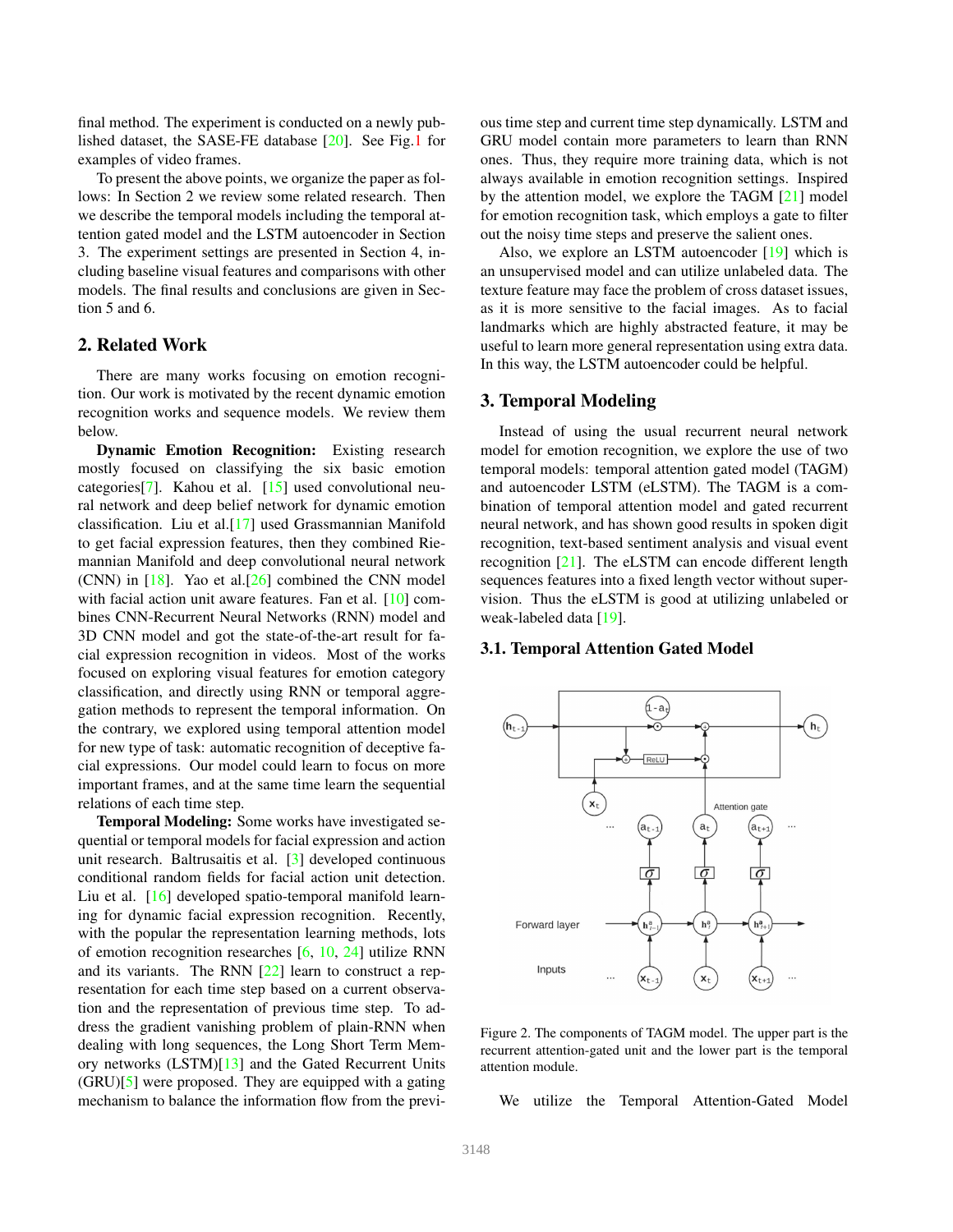<span id="page-2-1"></span>(TAGM) [\[21\]](#page-6-1) which is able to capture the temporal information by using fewer parameters. The TAGM has a temporal attention module and a recurrent attention-gated unit. The temporal attention module is employed to measure the relevance of each time step of a sequence to the final decision. The goal of the recurrent attention-gated units is to learn a hidden sequence representation which integrates the temporal attention scores. See Fig[.2](#page-1-0) for the architecture of the TAGM model we use.

To model the influence of each time step, we infer the attention score  $a_t$  using an RNN:

$$
a_t = \sigma(m \cdot h_t^a + b_a) \tag{1}
$$

Here  $m$  is the weight vector of the RNN hidden states and  $b_a$  is the bias term. A sigmoid function is employed as the activation function  $\sigma$  at the top layer of the attention module in Equation 1 to constrain the attention weight to lie between [0, 1].  $h_t^a$  is the hidden representations of the RNN model:

$$
h_t^a = g(W_r x_t + U_r h_{t-1}^a + b_r)
$$
 (2)

The ReLU functions are used as the activation functions g. The inferred attention weights  $a_t$  serve as the attention gate for the following Recurrent Attention-Gated Units to control the involved information flow.

In order to integrate the attention scores in the recurrent network units, TAGM uses an attention gate to control how much information is incorporated from the input of the current time step based on the salience and relevance to the final task. Formally, given an input sequence  $x_{1,...,T} = x_1, ..., x_T$  of length T in which  $x_t \in \mathbb{R}^D$  denotes the observation at the  $t$ -th time step, the attention score at time step t is denoted as  $a_t$ , which is a scalar value that indicates the salience of current time step to the final decision. The recurring process where the hidden state  $h_t$  at time step  $t$  is modeled as a convex summation:

$$
h_t = (1 - a_t) \cdot h_{t-1} + a_t \cdot h'_t \tag{3}
$$

Here,  $h_{t-1}$  is the previous hidden state and  $h'_t$  is the candidate hidden state value which fully incorporates the input information  $x_t$  in the current time step:

$$
h'_t = g(W \cdot h_{t-1} + U \cdot x_t + b) \tag{4}
$$

Here  $W$  and  $U$  are respectively the linear transformation parameters for previous and current time steps while  $b$  is the bias term. The rectified linear unit (ReLU) is used as the activation function g. Equation 3 uses attention score  $a_t$ to control the tradeoff between incorporating and skipping new information. High attention value will push the model to focus more on the current hidden state  $h'_t$  and input feature  $x_t$ , while low attention value would make the model ignore the current input feature and inherit more information

from previous time steps. The learned hidden representation  $R_t$  at the last time step  $h_T$  of the sequence is further fed into the final classifier, or used as the final feature of TAGM model.

# 3.2. LSTM AutoEncoder



<span id="page-2-0"></span>Figure 3. eLSTM model with facial landmarks. The model try to reconstruct the input landmark sequences in the reversed order.

The amount of video data is relatively limited compared to image data. Thus, we introduce LSTM autoencoder (eL-STM) [\[19\]](#page-6-2) as an unsupervised way of learning the temporal representation. In Fig[.3](#page-2-0) we show the time-unfolded encoder and decoder parts of eLSTM.

The goal of eLSTM is to encode the input visual feature sequence,  $s = s_t : t = 1, 2, \dots$ , for example the locations of facial landmarks in our experiments. The sequences may have variable lengths in time. eLSTM observes the entire feature sequence  $s$ , and encodes it to a feature vector  $r_s$ . To learn the encoder, a decoder LSTM tries to reconstruct the normalized input visual features in the reverse order. The reconstruction error is then estimated in terms of the meansquared error, and used to jointly learn both the encoder and decoder LSTMs. The reversed output reconstruction benefits from low range correlations which make the optimization problem easier. The input to the encoder at each time step t, is the output of the decoder at time step  $t-1$ , i.e.  $s_{t1}$ .

#### 3.3. Combined model

In our experiments, we find that TAGM model and eL-STM model show different discriminative ability on different emotion categories. To utilize the diversity, we combine the two models together, as shown in Fig[.4.](#page-3-0) The hidden states of TAGM and eLSTM are concatenated as a final representation of the image sequence. On top of the joint representation, we use a sigmoid classifier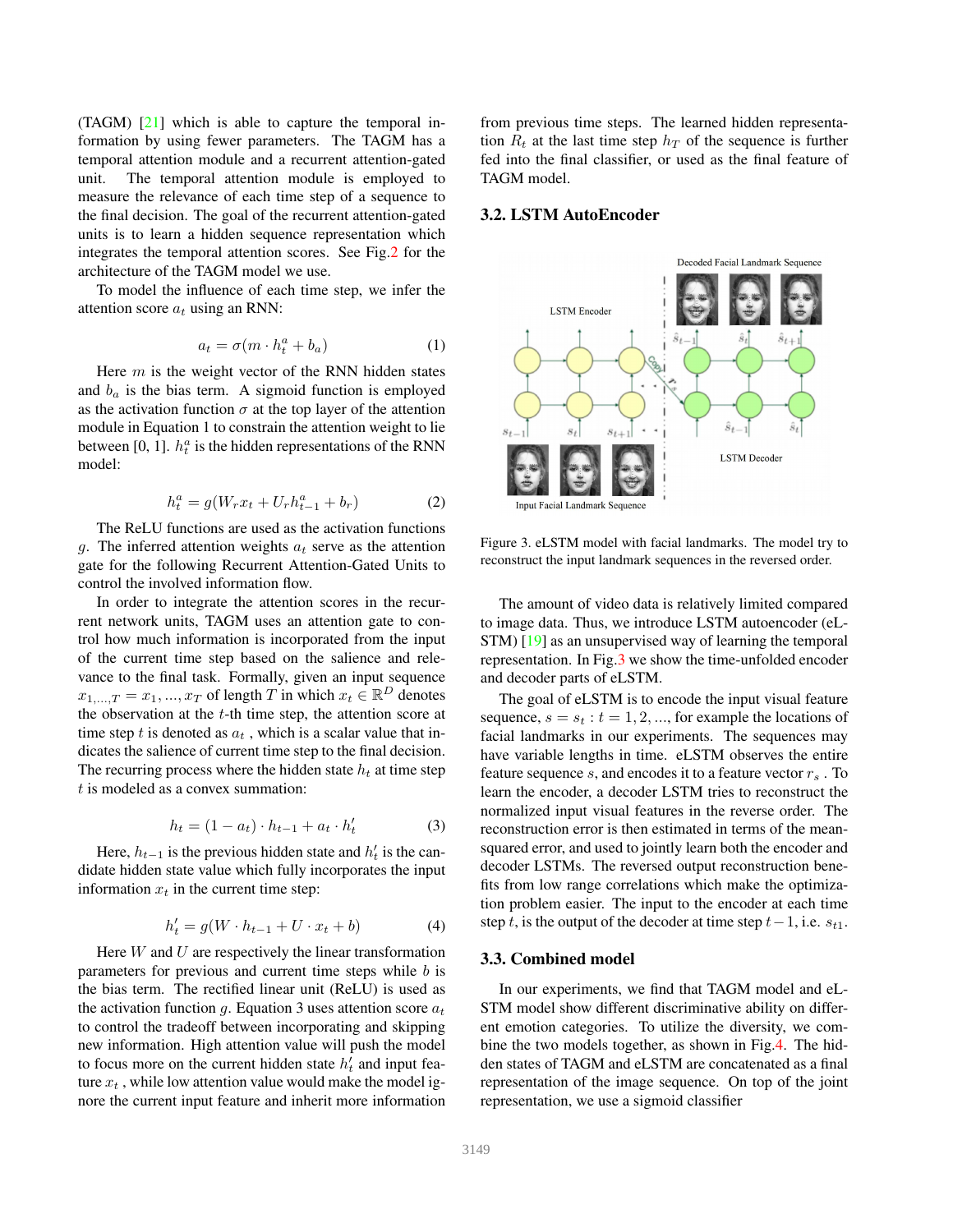<span id="page-3-1"></span>

<span id="page-3-0"></span>Figure 4. The architecture of final model, which combines the TAGM and eLSTM models. t is the current timestep.  $R_{HOG}$  is the hidden state of HOG + TAGM model while  $R_{GEO}$  is the hidden state of Facial landmarks + eLSTM model. The joint representation  $R_{HOG} + R_{GEO}$  is then used for the final prediction.

# 4. Experiments

### 4.1. Settings

Datasets: We conduct the experiments on the ChaLearn Fake-vs-True emotion challenge [\[14\]](#page-6-12) dataset SASE-FE[\[20\]](#page-6-0). The emotion challenge dataset contains video set of 50 subjects. For each subject, there are 12 videos representing 6 basic emotions (angry, happy, sad, disgust, contempt, surprise) for genuine and deceptive expressions. Each video was recorded with a high-resolution camera with 100 frames per second and is about 3-4 seconds. In order for the subjects to express these emotions, they were shown videos which are meant to induce these emotions and were acted accordingly. In each video, subjects started from a neutral emotion and the length of this neutral emotion is not predefined.

For this task, as the SASE-FE test set is not publicly available, we randomly use 80% of its train set for training, and use the left 20% for hold-out validation. Then, we test the model performances on the challenge validation set. The performances is judged by the average binary classification accuracies across all 6 emotion categories.

Implementation: We extracted all the face images using the OpenFace [\[4\]](#page-5-5) library. We performed a similarity transform to align all images to a common reference frame using tracked facial landmarks, with a resolution of  $112\times112$ . For each video of image sequences, we select 10 frames close to the rear with an interval of 20 frames.

We use RNN, LSTM and GRU as baseline temporal models. For them and TAGM model, we set the hidden state dimension to 16 and use a 0.25 dropping rate drop-out method for the output representation. For eLSTM, we set the temporal and layerwise drop-out rate to 0.5. All sequential models were trained using the AdaDelta [\[27\]](#page-6-13) gradient descent with the initial learning rate of 1.0. Early stopping regularization on the held-out train set was used to avoid over-fitting during the training. We follow the mini-batch training mode, batches of which are set to 16 samples. Separate models are trained for each emotion categories. All implementations were based on the tensorflow library [\[1\]](#page-5-6).

We also use linear support vector machine (SVM) and multilayer perceptron (MLP) as baseline models. The visual features of each timestep are concatenated and feed to SVM or MLP. The MLP has two fully connected layer, with 1024 and 2 dimensions respectively.

#### 4.2. Visual Representations

2D Facial Landmarks: The geometric feature is based on the theory of emotion action unit defined by Ekman [\[9\]](#page-5-7). With it, Valstar et al.  $[25]$  successfully detected AU detection and then achieved a better result than some complex descriptors. We use the 2D geometric feature from Open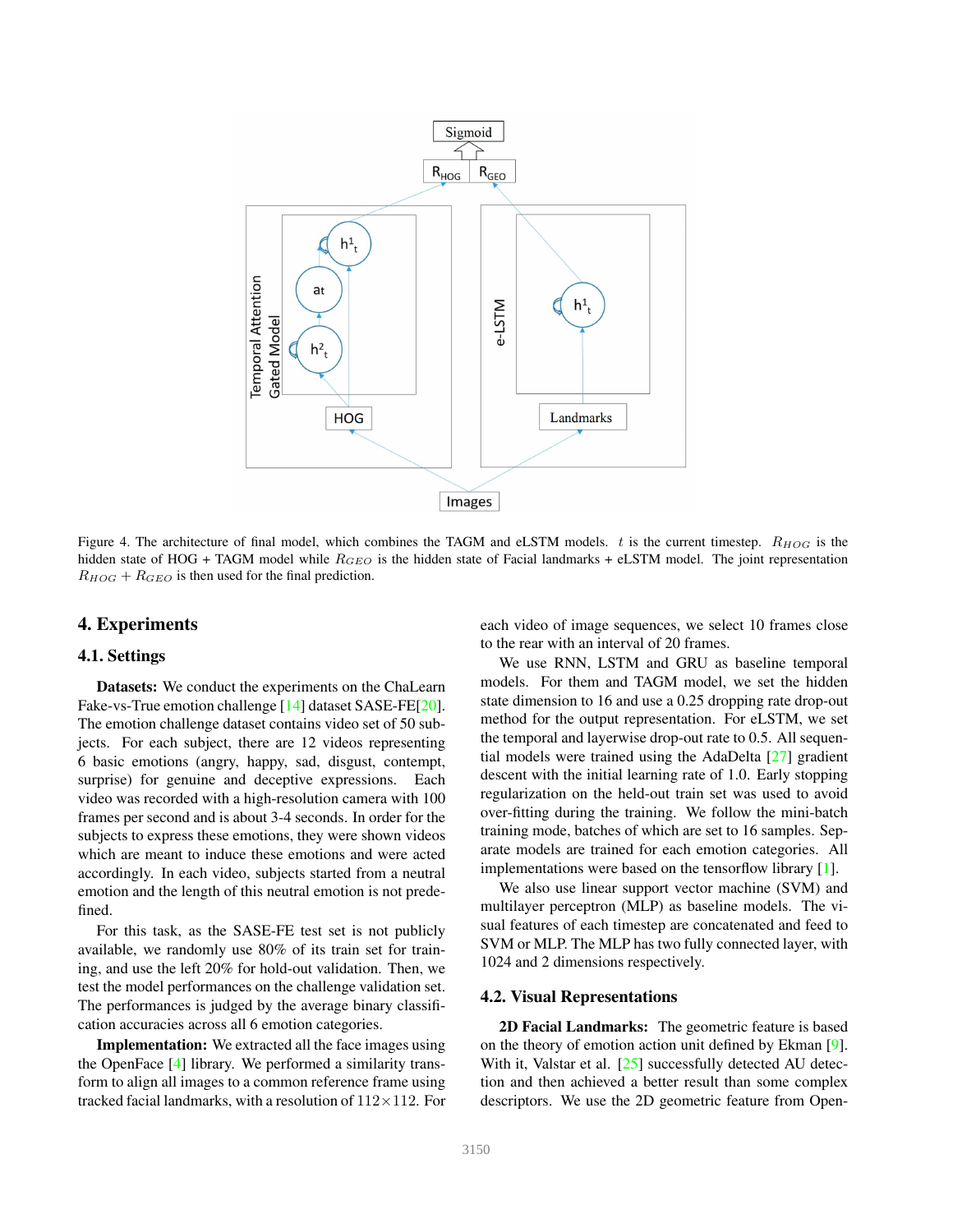<span id="page-4-1"></span>Face [\[4\]](#page-5-5) library, which describe the geometric realtions of all the facial landmark points. The geometry feature of a video is by taking the mean feature values of every frame.

HOG: We use the histogram of oriented gradients descriptor (HOG) as the basic visual features. HOG feature is widely used in emotion and facial action unit as it is capable of describing the local object appearance and shape within an image. [\[2\]](#page-5-8)

To detect oriented edges, HOG feature utilizes the image gradient. The facial image is divided into  $11 \times 11$  cells, and for the pixels within each cell, a histogram of gradient directions is compiled according to the computed gradient G and  $\theta$ . The descriptor is the concatenation of these histograms. For improved accuracy, the local histograms are contrastnormalized by calculating a measure of the intensity across a block  $(2\times2$  cells), and then using this value to normalize all cells within the block. This normalization results in better invariance to changes in illumination and shadowing. Following the setting of Baltrusaitis et al.[\[2\]](#page-5-8), we also perform person-specific normalization for HOG feature by subtracting the mean HOG feature of the same person.

CNN: The convolutional networks (CNN) have been very popular among computer vision community. To explore the use of CNN in this task, we utilize two CNN models: the facial expression recognition model [\[23\]](#page-6-15) trained from FER-2013 dataset  $[11]$ , and the facial action unit (AU) detection model [\[12\]](#page-6-17) trained from the BP4D dataset [\[28\]](#page-6-18). For CNN feature, we downsampled the images to  $48 \times 48$ .

The first convolutional layer of expression-CNN filters the  $48 \times 48$  input patch with 64 kernels of size  $5 \times 5$ . The second convolutional layer takes as input the responsenormalized and max-pooled output of the first convolutional layer and filters it with 64 kernels of size  $3 \times 3 \times 64$ . The third, fourth, and fifth convolutional layers are connected to one another without any intervening pooling or normalization layers. The third convolutional layer has 128 kernels of size  $3\times3\times64$  connected to the (normalized, pooled) outputs of the second convolutional layer. The fourth and fifth convolutional layers both have 128 kernels of size  $3 \times 3 \times 128$ . The fully connected (FC) layers have 1024 neurons each. The rectified linear unit activations are applied to the output of every convolutional or fully connected layer.

The first convolutional layer of AU-CNN model has a kernel size of  $5 \times 5 \times 64$ , followed by a max-pooling layer of kernel size 3 3 with a stride of 2 in each dimension. The following convolutional layers have the kernel size of  $5\times5\times64$  and  $4\times4\times128$  respectively. Finally, the output of the third convolutional layer is fed into the last hidden layer of the network, a fully connected linear layer with 3072 neurons. Dropout technique is applied to this fully connected layer, with a dropout probability of 0.2. The output of this layer is connected to the output layer that has a dimension of 11, which represents the occurrence of 11 AUs labeled

#### in[\[28\]](#page-6-18).

#### 4.3. Comparison methods

We compare our work with some recently developed methods concerning emotion recognition. The comparison is conducted focusing on following aspects: 1) Comparison between visual features: we compare different types of visual features by testing the classification accuracies using TAGM model. 2) Comparison between temporal models: we compare the results of different types of temporal models using the best feature from previous experiment 3) Comparison between cross-emotion and single-emotion training. As the amount of data is limited, we want to explore if we can use data from other emotions to enhancing the training progress. 4) Comparison of model combination: this is to test if the combination of different features and models can help improving the classification result.

#### 5. Results and Discussion

# 5.1. Visual features

Table 1. Visual features with TAGM model results, note than HOG outperforms the CNN models

<span id="page-4-0"></span>

| Features                | Accuracies |
|-------------------------|------------|
| Expression-CNN          | 0.517      |
| AU-CNN                  | 0.517      |
| <b>Facial Landmarks</b> | 0.600      |
| <b>HOG</b>              | 0.633      |

In Table [1,](#page-4-0) we list the classification accuracies of several types of visual representation features, including CNN, AU, Facial Landmarks and HOG. We can note that HOG performs better than CNN, which is reasonable cause the CNN model is fine-tuned from emotion classification model trained on FER dataset. As to AU feature, AU detection is still a difficult task compared to facial landmark detection, so it makes sense that AU feature got the lowest result. Meanwhile, facial landmarks also show a promising result.

#### 5.2. Temporal modeling

In Table [3,](#page-5-9) we list the classification accuracies of HOG feature with different temporal models. We can see that TAGM model outperforms all the other models. Note that RNN works better than GRU and LSTM, as we only select 10 time-steps from a video. An interesting result is that an SVM with concatenated time step features also performs better than LSTM, which show that SVM is still promising when the amount of data is limited.

#### 5.3. Cross-emotion training

In Table [4,](#page-5-10) we list the results of cross-emotion or peremotion model. We choose to use HOG with TAGM model,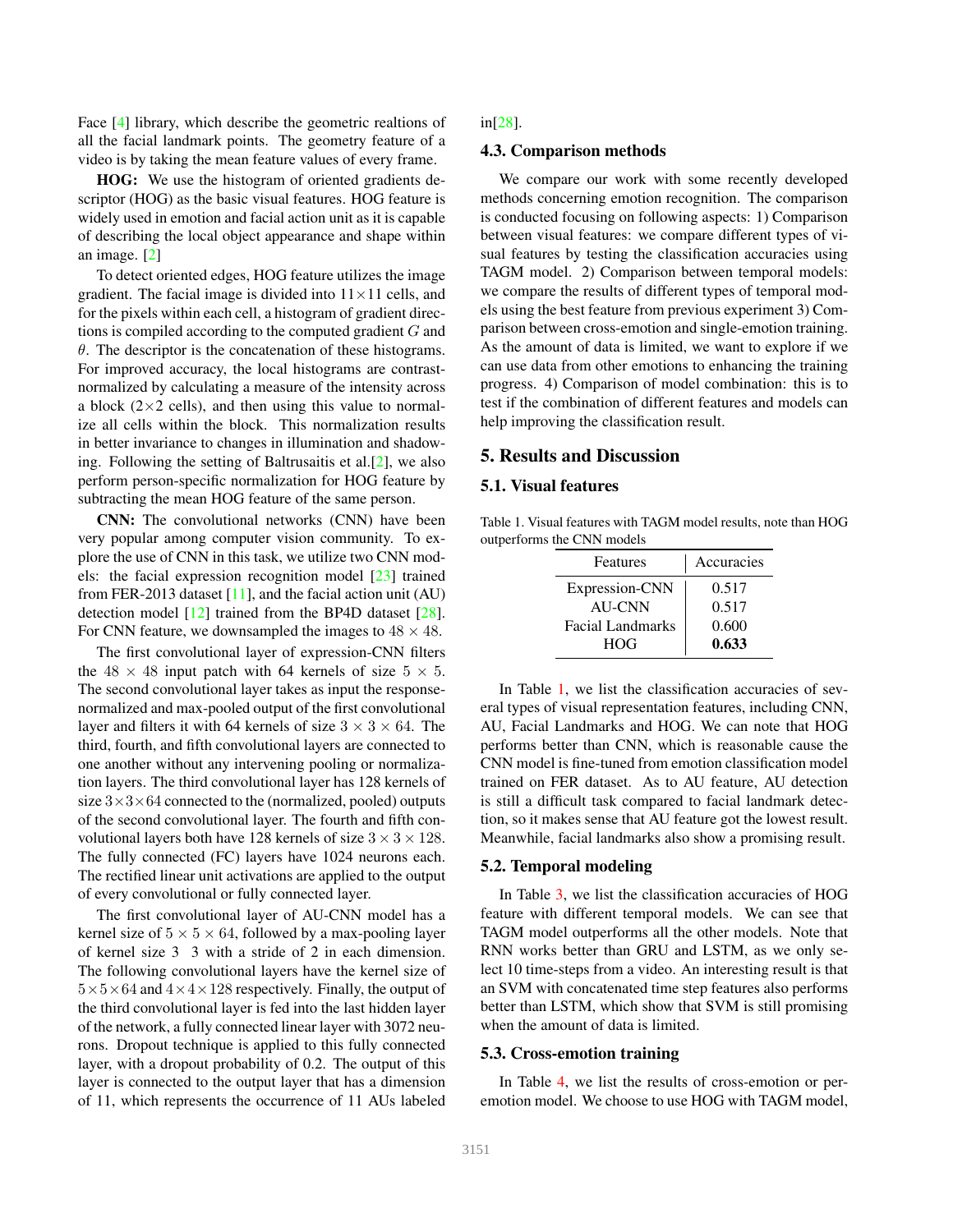<span id="page-5-11"></span>

| Features                 | Angry | Contempt | Disgusted Happy |      | Sad  | Surprised | Mean |
|--------------------------|-------|----------|-----------------|------|------|-----------|------|
| $HOG + TAGM$             | 0.90  | 0.50     | 0.60            | 0.60 | 0.60 | 0.60      | 0.63 |
| Facial Landmarks + eLSTM | 0.60  | 0.50     | 0.60            | 0.50 | 0.70 | 0.70      | 0.60 |
| HOG-Landmarks + TAGM     | 0.50  | 0.60     | 0.50            | 0.70 | 0.30 | 0.60      | 0.53 |
| Proposed Model           | 0.70  | 0.50     | 0.80            | 0.80 | 0.70 | 0.60      | 0.68 |

<span id="page-5-12"></span>Table 2. Recognition accuracies of each specific emotion categories. The proposed combination model works well on most emotions, while the others only work well on some emotions.

Table 3. Temporal models with HOG feature results

<span id="page-5-9"></span>

| Model       | Accuracies |
|-------------|------------|
| MLP         | 0.550      |
| <b>LSTM</b> | 0.550      |
| GRU         | 0.550      |
| <b>RNN</b>  | 0.567      |
| <b>SVM</b>  | 0.600      |
| TAGM        | 0.633      |

<span id="page-5-10"></span>Table 4. Cross emotion result of HOG + TAGM, model trained for specific emotion works better

| Model                          | Accuracies |  |  |
|--------------------------------|------------|--|--|
| TAGM per category              | 0.633      |  |  |
| <b>TAGM</b> cross category     | 0.500      |  |  |
| TAGM pretrained cross category | 0.617      |  |  |

which is the best among the previous experiments (The model is trained per emotion category). From the results, we can see that it is hard to use one single model to distinguish fake emotions among all six categories (TAGM cross category). Even using other 5 emotions for pre-training (TAGM pretrained cross category) would decrease the classification ability.

# 5.4. Combining Model

In Table [2,](#page-5-11) we list the results of model combination. We try to combine two types of features at different levels. First we try to concatenate HOG and geometric features and feed it to TAGM model. Result show that this type of combination does not help. Then, we try concatenate the hidden states of HOG+TAGM and geometic+eLSTM, and use the combined hidden states for binary sigmoid classification. The result shows that this combined model outperforms the TAGM and eLSTM, on most specific emotion categories and the whole validation set. Thus, we submitted this combined model for final testing of the ChaLearn Fake-vs-true emotion challenge, and got an accuracy of 61.7% on the test set [\[14\]](#page-6-12).

## 6. Conclusion

The paper explores a new type of automatic emotion recognition task - distinguishing fake and true emotions from video clips. We introduce temporal attention model for this emotion recognition task to recognize the importance of each frame. We utilize facial geometric features by encoding feature sequence unsupervisedly. Combining the facial texture and geometric feature, we gain promising testing result.

### References

- <span id="page-5-6"></span>[1] M. Abadi, A. Agarwal, P. Barham, E. Brevdo, Z. Chen, C. Citro, G. S. Corrado, A. Davis, J. Dean, M. Devin, et al. Tensorflow: Large-scale machine learning on heterogeneous distributed systems. *arXiv preprint arXiv:1603.04467*, 2016. [4](#page-3-1)
- <span id="page-5-8"></span>[2] T. Baltrušaitis, M. Mahmoud, and P. Robinson. Cross-dataset learning and person-specific normalisation for automatic action unit detection. In *Automatic Face and Gesture Recognition (FG), 2015 11th IEEE International Conference and Workshops on*, volume 6, pages 1–6. IEEE, 2015. [5](#page-4-1)
- <span id="page-5-2"></span>[3] T. Baltrušaitis, P. Robinson, and L.-P. Morency. Continuous conditional neural fields for structured regression. In *European Conference on Computer Vision*, pages 593–608. Springer, 2014. [2](#page-1-1)
- <span id="page-5-5"></span>[4] T. Baltrušaitis, P. Robinson, and L.-P. Morency. Openface: an open source facial behavior analysis toolkit. In *Applications of Computer Vision (WACV), 2016 IEEE Winter Conference on*, pages 1–10. IEEE, 2016. [4,](#page-3-1) [5](#page-4-1)
- <span id="page-5-4"></span>[5] K. Cho, B. Van Merriënboer, D. Bahdanau, and Y. Bengio. On the properties of neural machine translation: Encoderdecoder approaches. *arXiv preprint arXiv:1409.1259*, 2014. [2](#page-1-1)
- <span id="page-5-3"></span>[6] S. Ebrahimi Kahou, V. Michalski, K. Konda, R. Memisevic, and C. Pal. Recurrent neural networks for emotion recognition in video. In *Proceedings of the 2015 ACM on International Conference on Multimodal Interaction*, pages 467– 474. ACM, 2015. [2](#page-1-1)
- <span id="page-5-0"></span>[7] P. Ekman. Cross-cultural studies of facial expression. *Darwin and facial expression: A century of research in review*, 169222, 1973. [1,](#page-0-1) [2](#page-1-1)
- <span id="page-5-1"></span>[8] P. Ekman and W. V. Friesen. Facial action coding system. 1977. [1](#page-0-1)
- <span id="page-5-7"></span>[9] P. Ekman and E. L. Rosenberg. *What the face reveals: Basic and applied studies of spontaneous expression using the Fa-*